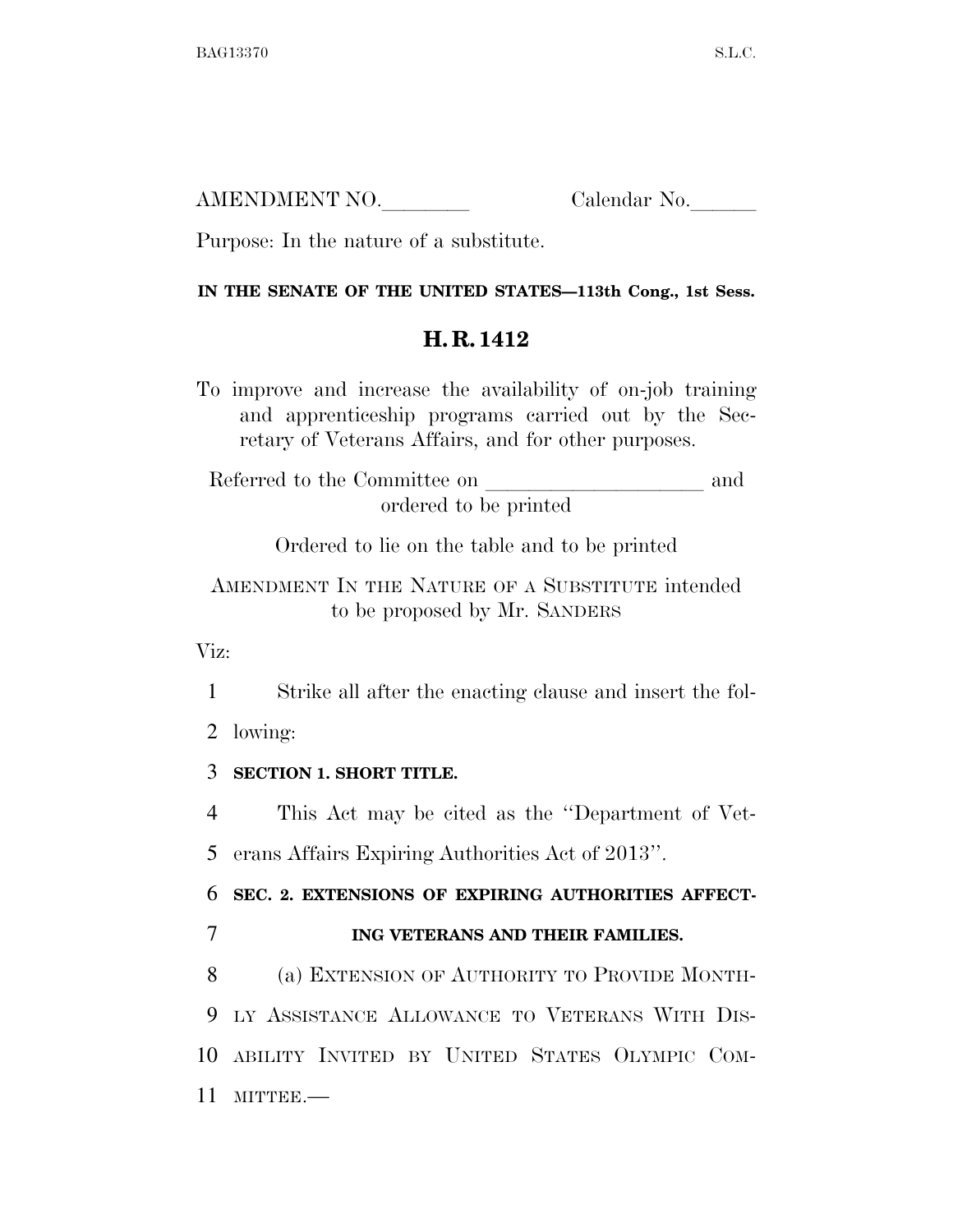| $\mathbf{1}$   | (1) IN GENERAL.—Section $322(d)(4)$ of title          |
|----------------|-------------------------------------------------------|
| $\overline{2}$ | 38, United States Code, is amended by inserting       |
| 3              | "and \$500,000 for the period beginning October 1,    |
| $\overline{4}$ | 2013, and ending December 31, 2013" after             |
| 5              | "2013".                                               |
| 6              | (2) TECHNICAL CORRECTION.—Section 322 of              |
| $\overline{7}$ | such title is amended by striking "United States"     |
| 8              | Paralympics, Inc.," each place it appears and insert- |
| 9              | ing "United States Olympic Committee".                |
| 10             | (b) EXTENSION OF AUTHORITY TO PROVIDE ASSIST-         |
| 11             | ANCE FOR UNITED STATES OLYMPIC COMMITTEE.-            |
| 12             | $(1)$ IN GENERAL.—Section 521A of such title is       |
| 13             | amended-                                              |
| 14             | $(A)$ in subsection $(g)$ , by inserting "and         |
| 15             | $$2,000,000$ for the period beginning October 1,      |
| 16             | $2013$ , and ending December 31, $2013"$ after        |
| 17             | "2013"; and                                           |
| 18             | (B) in subsection (l), by striking "The Sec-          |
| 19             | retary may only provide assistance under this         |
| 20             | section during fiscal years 2010 through 2013."       |
| 21             | and inserting "The Secretary may not provide"         |
| 22             | assistance under this section after December          |
| 23             | 31, 2013."                                            |
| 24             | (2) TECHNICAL CORRECTION.—Such section is             |
| 25             | further amended—                                      |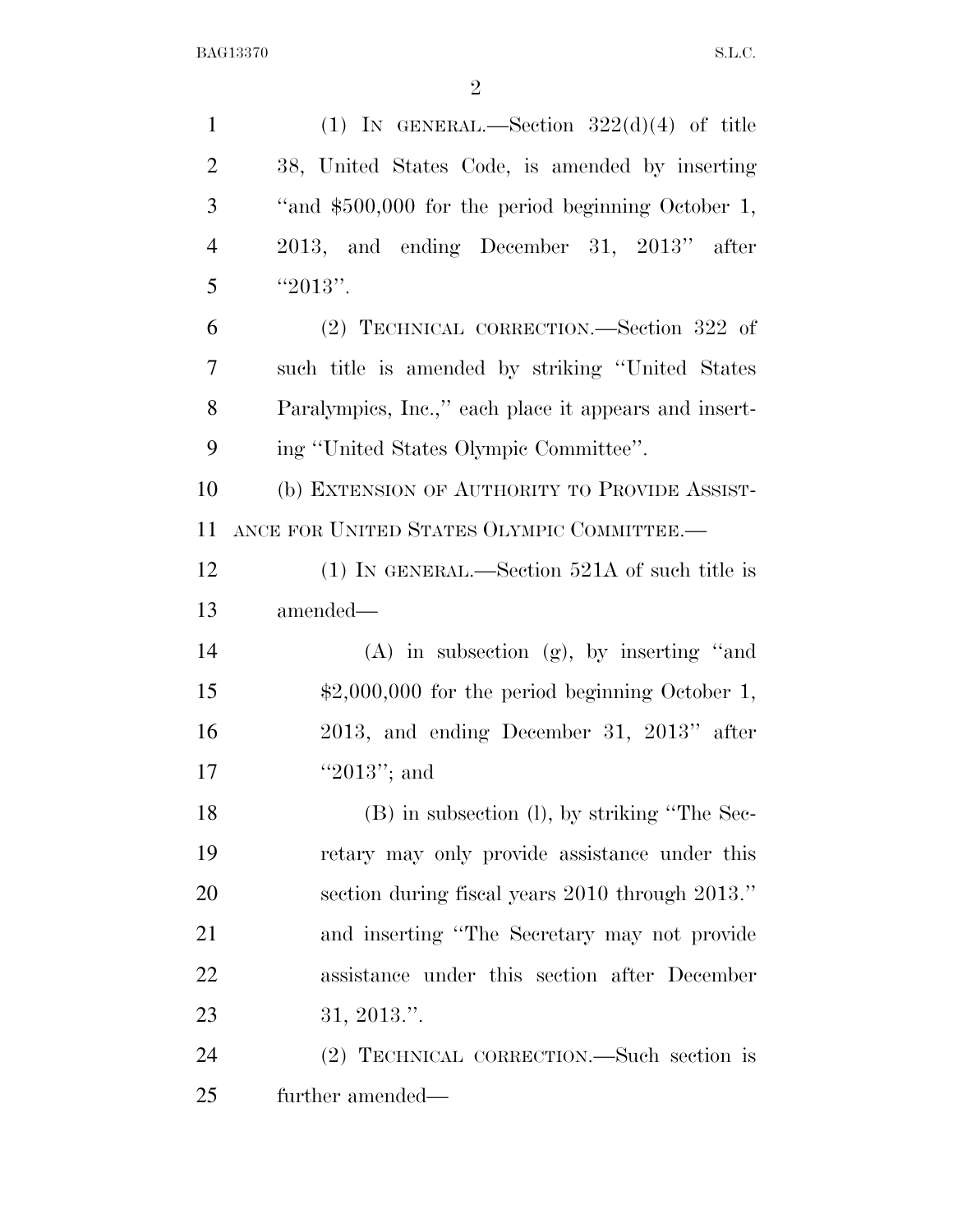| $\mathbf{1}$   | $(A)$ except in subsection $(d)(4)$ , by striking           |
|----------------|-------------------------------------------------------------|
| $\overline{2}$ | "United States Paralympics, Inc.," each place               |
| 3              | it appears and inserting "United States Olym-               |
| $\overline{4}$ | pic Committee";                                             |
| 5              | $(B)$ in subsection $(d)(4)$ , by striking                  |
| 6              | "United States Paralympics, Inc." and insert-               |
| 7              | ing "United States Olympic Committee"; and                  |
| 8              | (C) by adding at the end the following new                  |
| 9              | subsection:                                                 |
| 10             | "(m) APPLICABILITY TO COMMONWEALTHS AND                     |
| 11             | TERRITORIES OF UNITED STATES.-The provisions of             |
| 12             | this section and section 322 of this title shall apply with |
| 13             | respect to the following in the same manner and to the      |
| 14             | same degree as the United States Olympic Committee:         |
| 15             | "(1) The American Samoa National Olympic                    |
| 16             | Committee.                                                  |
| 17             | "(2) Guam National Olympic Committee.                       |
| 18             | "(3) Comité Olímpico de Puerto Rico.                        |
| 19             | $\cdot$ (4) Such entities as the Secretary considers        |
| 20             | appropriate to represent the interests of the North-        |
| 21             | ern Mariana Islands and the United States Virgin            |
| 22             | Islands under this section and section 322 of this          |
| 23             | title.".                                                    |
| 24             | (3) CLERICAL AMENDMENT.—The table of sec-                   |
| 25             | tions at the beginning of chapter 5 of such title is        |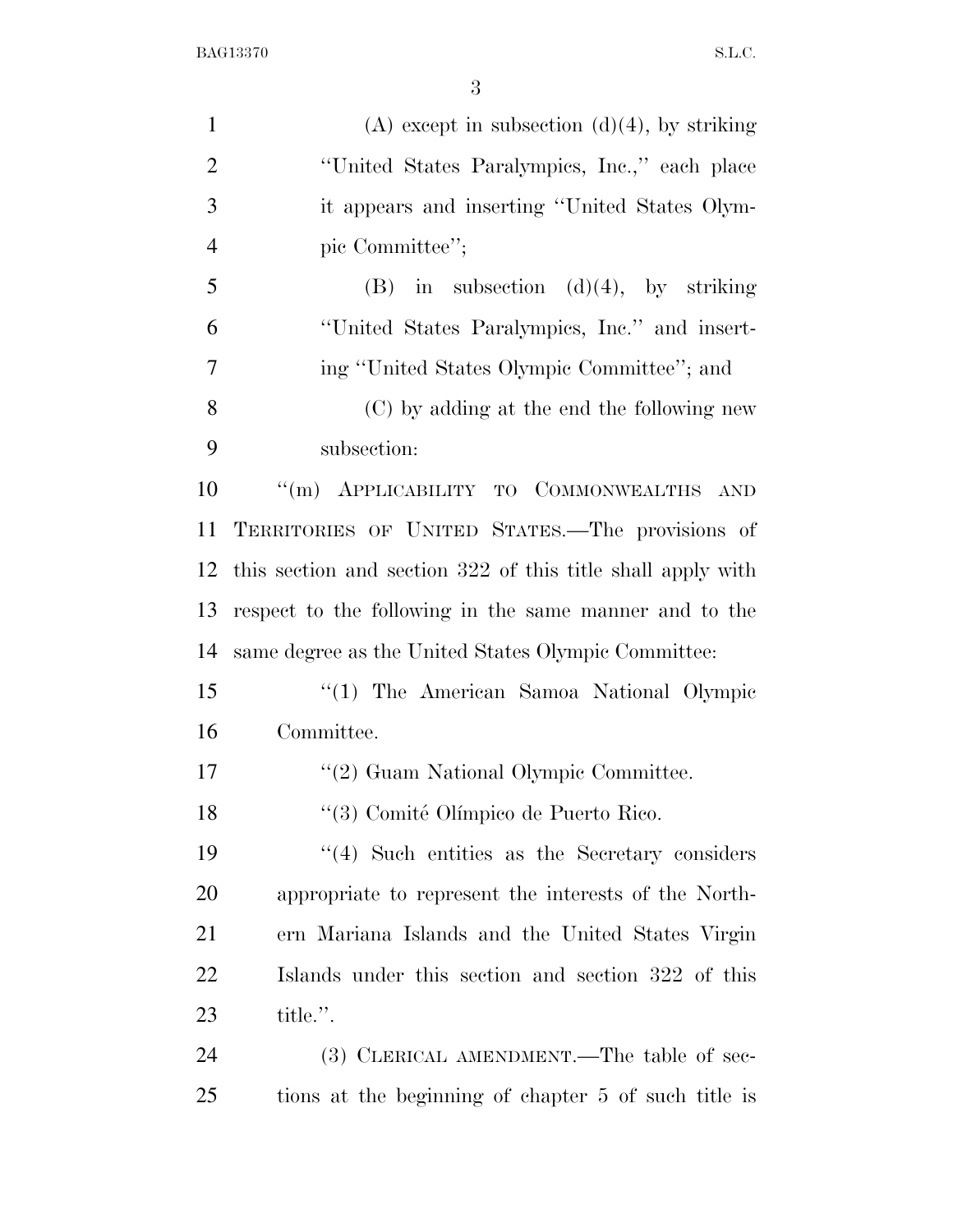amended by striking the item relating to section 2 521A and inserting the following new item: ''521A. Assistance for United States Olympic Committee.''.

 (c) EXTENSION OF AUTHORITY FOR COLLECTION OF COPAYMENTS FOR HOSPITAL CARE AND NURSING HOME 5 CARE.—Section  $1710(f)(2)(B)$  of such title is amended by striking ''September 30, 2013'' and inserting ''September 30, 2014''.

 (d) EXTENSION OF AUTHORITY FOR RECOVERY FROM THIRD PARTIES OF COST OF CARE AND SERVICES FURNISHED TO VETERANS WITH HEALTH-PLAN CON- TRACTS FOR NON-SERVICE-CONNECTED DISABILITY.— 12 Section  $1729(a)(2)(E)$  of such title is amended by striking ''October 1, 2013'' and inserting ''October 1, 2014''.

 (e) EXTENSIONS OF AUTHORITIES AFFECTING HOMELESS VETERANS.—

 (1) HOMELESS VETERANS REINTEGRATION 17 PROGRAMS.—Section  $2021(e)(1)(F)$  of such title is amended by striking ''2013'' and inserting ''2014''. (2) REFERRAL AND COUNSELING SERVICES: VETERANS AT RISK OF HOMELESSNESS WHO ARE TRANSITIONING FROM CERTAIN INSTITUTIONS.— Section 2023(d) of such title is amended—

 (A) by inserting ''to enter into a contract'' 24 before "to provide"; and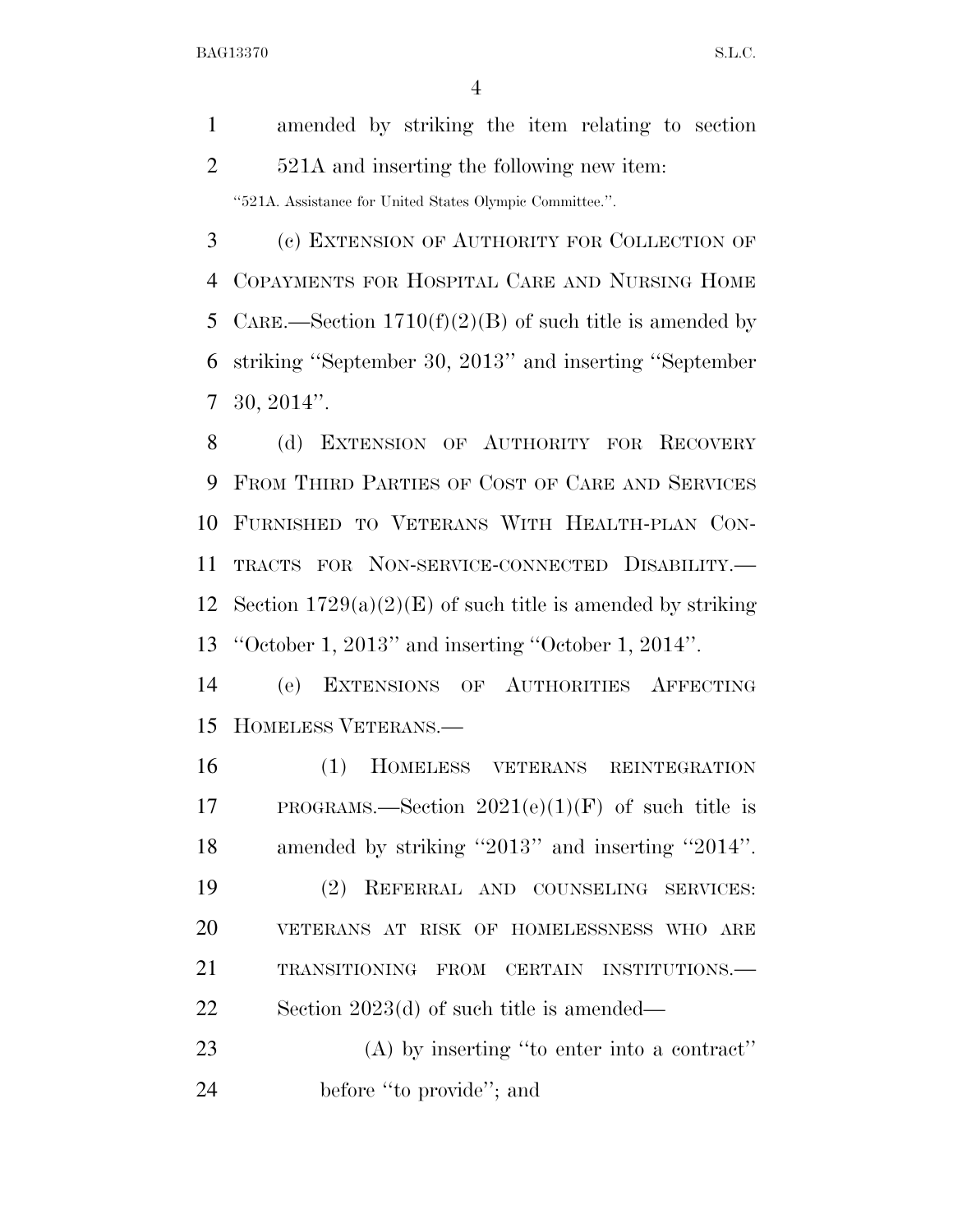| $\mathbf{1}$   | $(B)$ by striking "September 30, 2013" and             |
|----------------|--------------------------------------------------------|
| $\overline{2}$ | inserting "September 30, 2014".                        |
| 3              | (f) EXTENSION OF PREVIOUSLY FULLY-FUNDED AU-           |
| $\overline{4}$ | THORITIES AFFECTING HOMELESS VETERANS.—                |
| 5              | (1) COMPREHENSIVE SERVICE PROGRAMS.-                   |
| 6              | Section 2013 of such title is amended by striking      |
| 7              | paragraph (6) and inserting the following new para-    |
| 8              | graphs:                                                |
| 9              | $(6)$ \$250,000,000 for fiscal year 2014.              |
| 10             | "(7) $$150,000,000$ for fiscal year 2015 and           |
| 11             | each subsequent fiscal year.".                         |
| 12             | (2) FINANCIAL ASSISTANCE FOR SUPPORTIVE                |
| 13             | SERVICES FOR VERY LOW-INCOME VETERAN FAMI-             |
| 14             | PERMANENT HOUSING.—Section<br><b>LIES</b><br>IN        |
| 15             | $2044(e)(1)(E)$ of such title is amended by striking   |
| 16             | "for fiscal year 2013" and inserting "for each of fis- |
| 17             | cal years $2013$ and $2014$ ".                         |
| 18             | (3) GRANT PROGRAM FOR HOMELESS VET-                    |
| 19             | ERANS WITH SPECIAL NEEDS.—Section $2061(d)(1)$         |
| 20             | of such title is amended by striking "through 2013"    |
| 21             | and inserting "through 2014".                          |
| 22             | (g) EXTENSION OF TEMPORARY EXPANSION OF ELI-           |
| 23             | GIBILITY FOR SPECIALLY ADAPTED HOUSING ASSIST-         |
| 24             | ANCE FOR CERTAIN VETERANS WITH DISABILITIES            |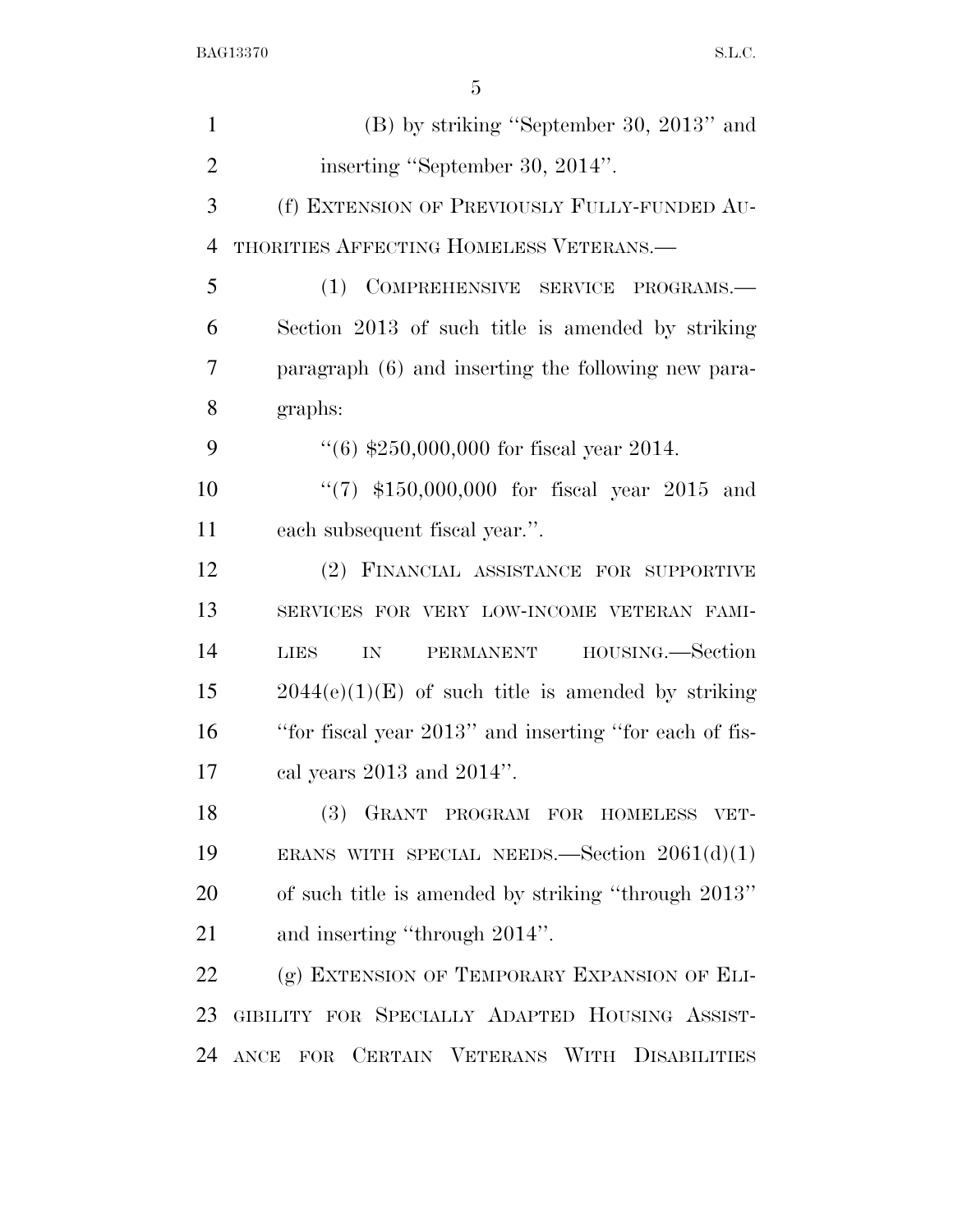CAUSING DIFFICULTY WITH AMBULATING.—Section 2 2101(a)(4) of such title is amended— (1) by striking ''The Secretary's'' and inserting ''(A) Except as provided in subparagraph (B), the Secretary's''; (2) in subparagraph (A), as designated by para- graph (1), by striking ''September 30, 2013'' and in- serting ''September 30, 2014''; and (3) by adding at the end the following new sub- paragraph: ''(B) In fiscal year 2014, the Secretary may not ap- prove more than 30 applications for assistance under paragraph (1) for disabled veterans described in para-14 graph  $(2)(A)(ii)$ .". (h) EXTENSION OF AUTHORITY TO CALCULATE NET VALUE OF REAL PROPERTY SECURING DEFAULTED LOAN FOR PURPOSES OF LIQUIDATION.—Section 3732(c)(11) of such title is amended by striking ''October 1, 2013'' and inserting ''October 1, 2014''. (i) EXTENSION OF PILOT PROGRAM ON ASSISTANCE FOR CHILD CARE FOR CERTAIN VETERANS RECEIVING HEALTH CARE.—Section 205 of the Caregivers and Vet- erans Omnibus Health Services Act of 2010 (Public Law 111–163; 38 U.S.C. 1710 note) is amended—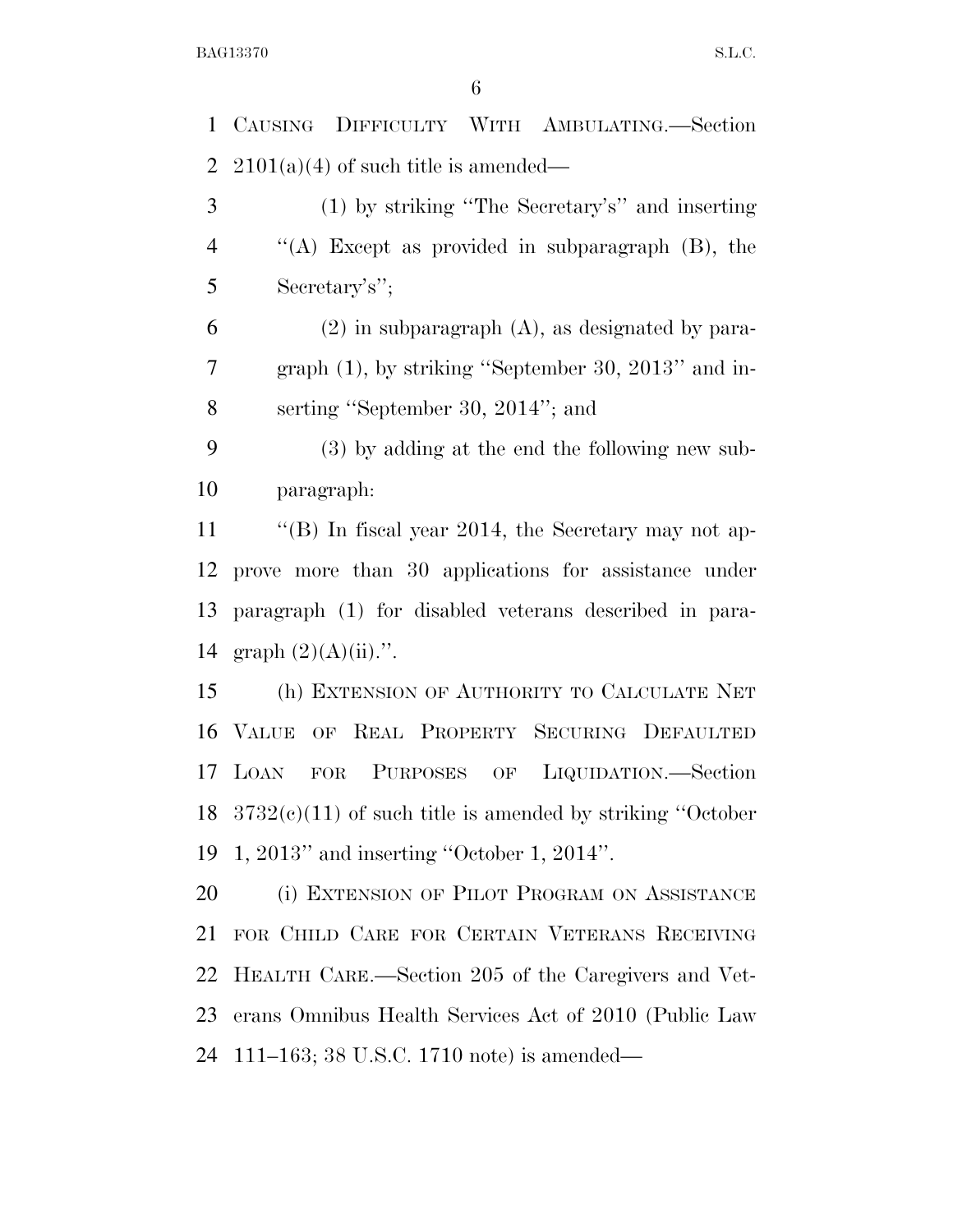| $\mathbf{1}$   | $(1)$ in subsection (e), by striking "2-year" and                              |
|----------------|--------------------------------------------------------------------------------|
| $\overline{2}$ | inserting "3-year"; and                                                        |
| 3              | $(2)$ in subsection (h), by striking "and $2011$ "                             |
| $\overline{4}$ | and inserting "and 2014".                                                      |
| 5              | SEC. 3. REAUTHORIZATION OF USE OF NATIONAL DIREC-                              |
| 6              | OF<br><b>NEW</b><br><b>HIRES</b><br><b>FOR</b><br><b>INCOME</b><br><b>TORY</b> |
| $\overline{7}$ | VERIFICATION PURPOSES FOR CERTAIN VET-                                         |
| 8              | <b>ERANS BENEFITS.</b>                                                         |
| 9              | (a) SECRETARY OF HEALTH AND HUMAN SERV-                                        |
| 10             | ICES.—Section $453(j)(11)$ of the Social Security Act (42)                     |
| 11             | U.S.C. $653(j)(11)$ is amended by striking subparagraph                        |
| 12             | $(G)$ and inserting the following new subparagraph $(G)$ :                     |
| 13             | "(G) EXPIRATION OF AUTHORITY.—The                                              |
| 14             | authority under this paragraph shall be in ef-                                 |
| 15             | fect as follows:                                                               |
| 16             | "(i) During the period beginning on                                            |
| 17             | December 26, 2007, and ending on No-                                           |
| 18             | vember 18, 2011.                                                               |
| 19             | "(ii) During the period beginning on                                           |
| 20             | the date of the enactment of the Depart-                                       |
| 21             | ment of Veterans Affairs Expiring Au-                                          |
| 22             | thorities Act of 2013 and ending 180 days                                      |
| 23             | after that date.".                                                             |
| 24             | (b) SECRETARY OF VETERANS AFFAIRS.-Section                                     |
| 25             | 5317A of title 38, United States Code, is amended by                           |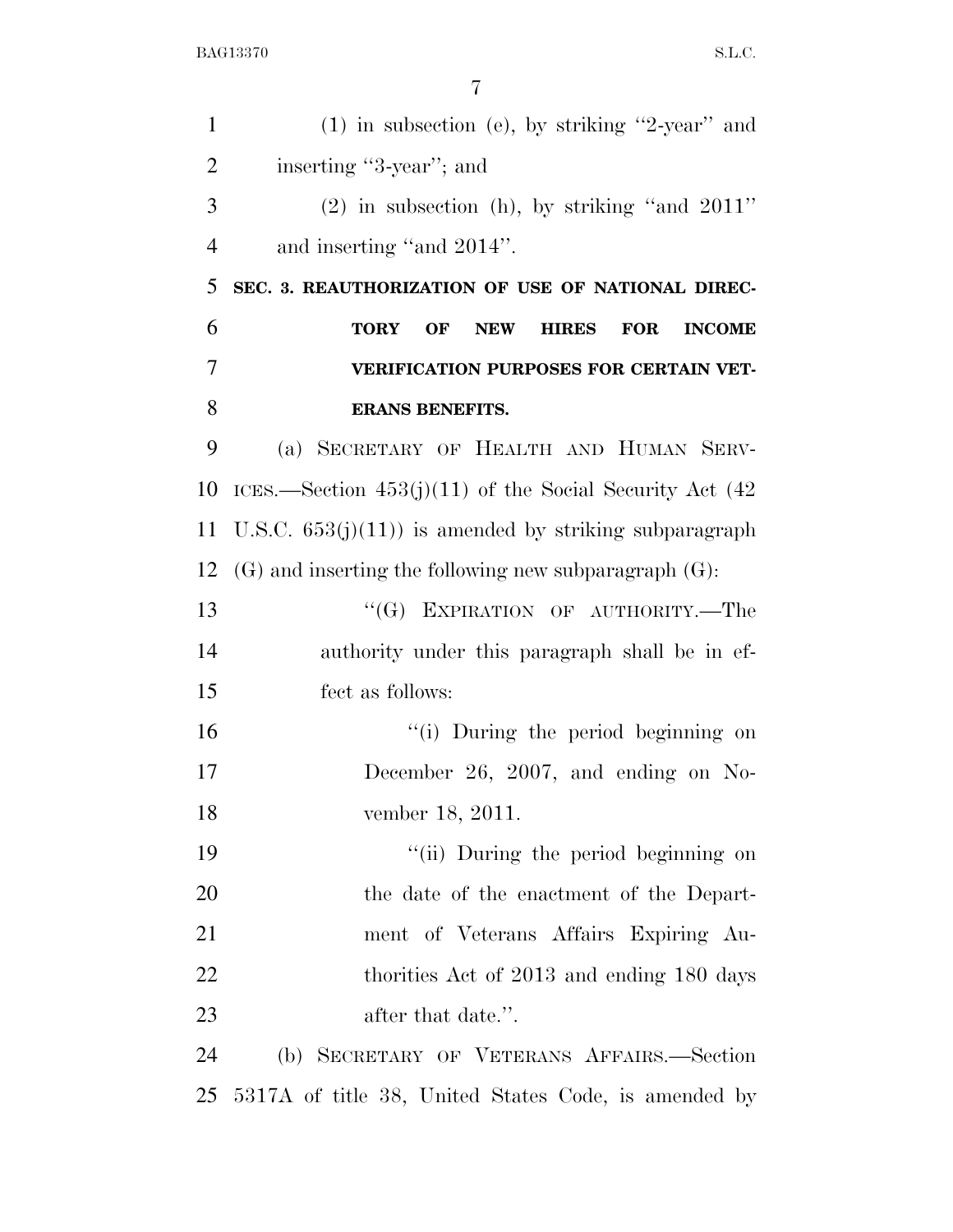striking subsection (d) and inserting the following new subsection (d):

 ''(d) EXPIRATION OF AUTHORITY.—The authority under this section shall be in effect as follows:

 ''(1) During the period beginning on December 26, 2007, and ending on November 18, 2011.

 $\frac{7}{2}$  ''(2) During the period beginning on the date of the enactment of the Department of Veterans Af- fairs Expiring Authorities Act of 2013 and ending 180 days after that date.''.

#### **SEC. 4. EFFECTIVE DATE AND RATIFICATION.**

 (a) EFFECTIVE DATE.—This Act shall take effect on October 1, 2013, except that Section 2 (a) shall take effect on September 30, 2013.

 (b) RATIFICATION.—If this Act is not enacted on or before September 30, 2013, any actions undertaken by the Department of Veterans Affairs under the authorities ex- tended by this Act during the period beginning on such date and ending on the date of the enactment of this Act shall be deemed ratified.

### **SEC. 5. SCORING OF BUDGETARY EFFECTS.**

 The budgetary effects of this Act, for the purpose of complying with the Statutory Pay-As-You-Go-Act of 2010 shall be determined by reference to the latest statement titled ''Budgetary Effects of PAYGO Legislation'' for this